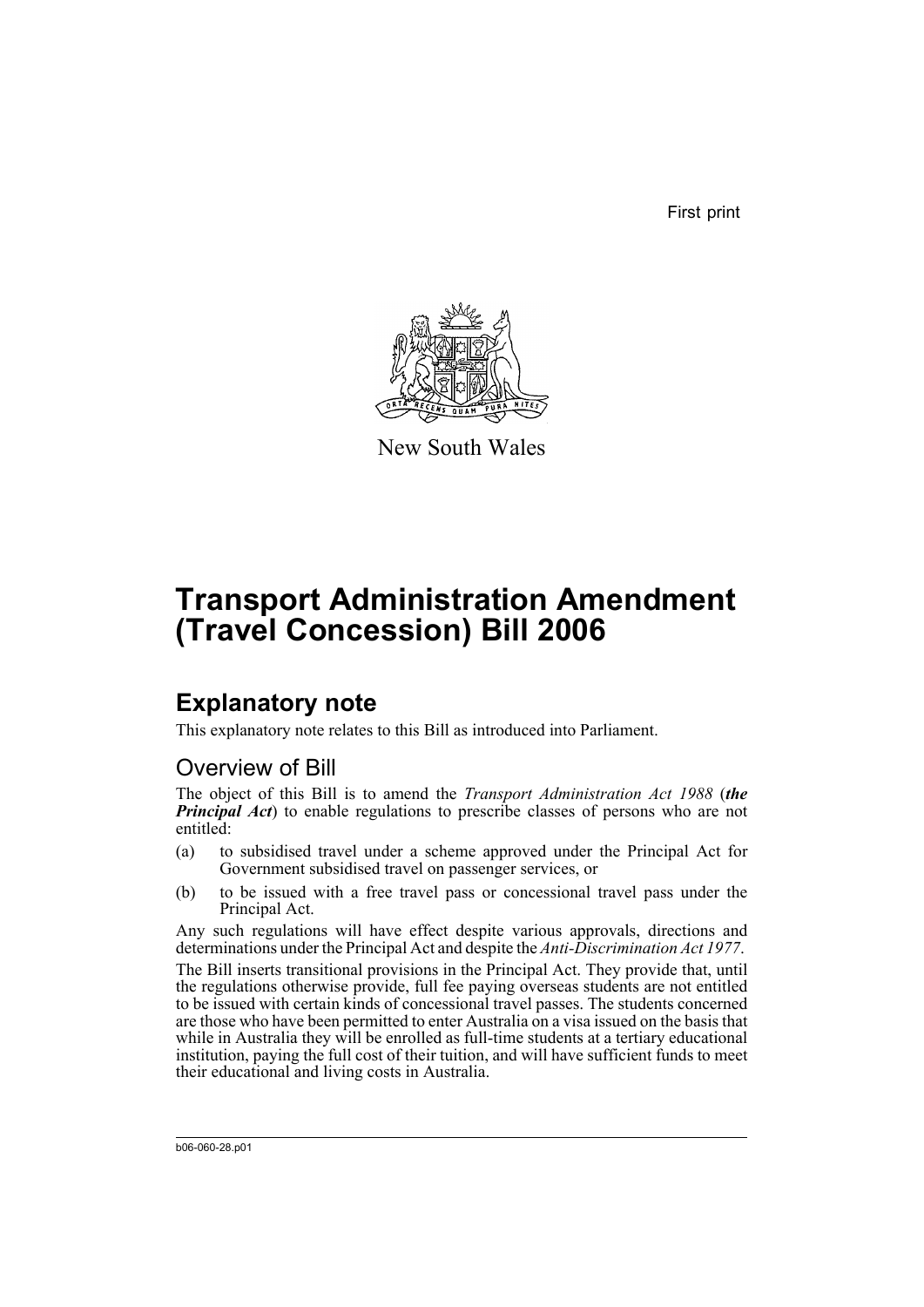Explanatory note

#### Outline of provisions

**Clause 1** sets out the name (also called the short title) of the proposed Act.

**Clause 2** provides for the commencement of the proposed Act on assent.

**Clause 3** is a formal provision that gives effect to the amendments to the *Transport Administration Act 1988* set out in Schedule 1.

**Clause 4** provides for the repeal of the proposed Act after all the amendments made by the proposed Act have commenced. Once the amendments have commenced the proposed Act will be spent and section 30 of the *Interpretation Act 1987* provides that the repeal of an amending Act does not affect the amendments made by that Act.

### **Schedule 1 Amendments**

Schedule 1 amends the Principal Act to give effect to the amendments mentioned in the Overview.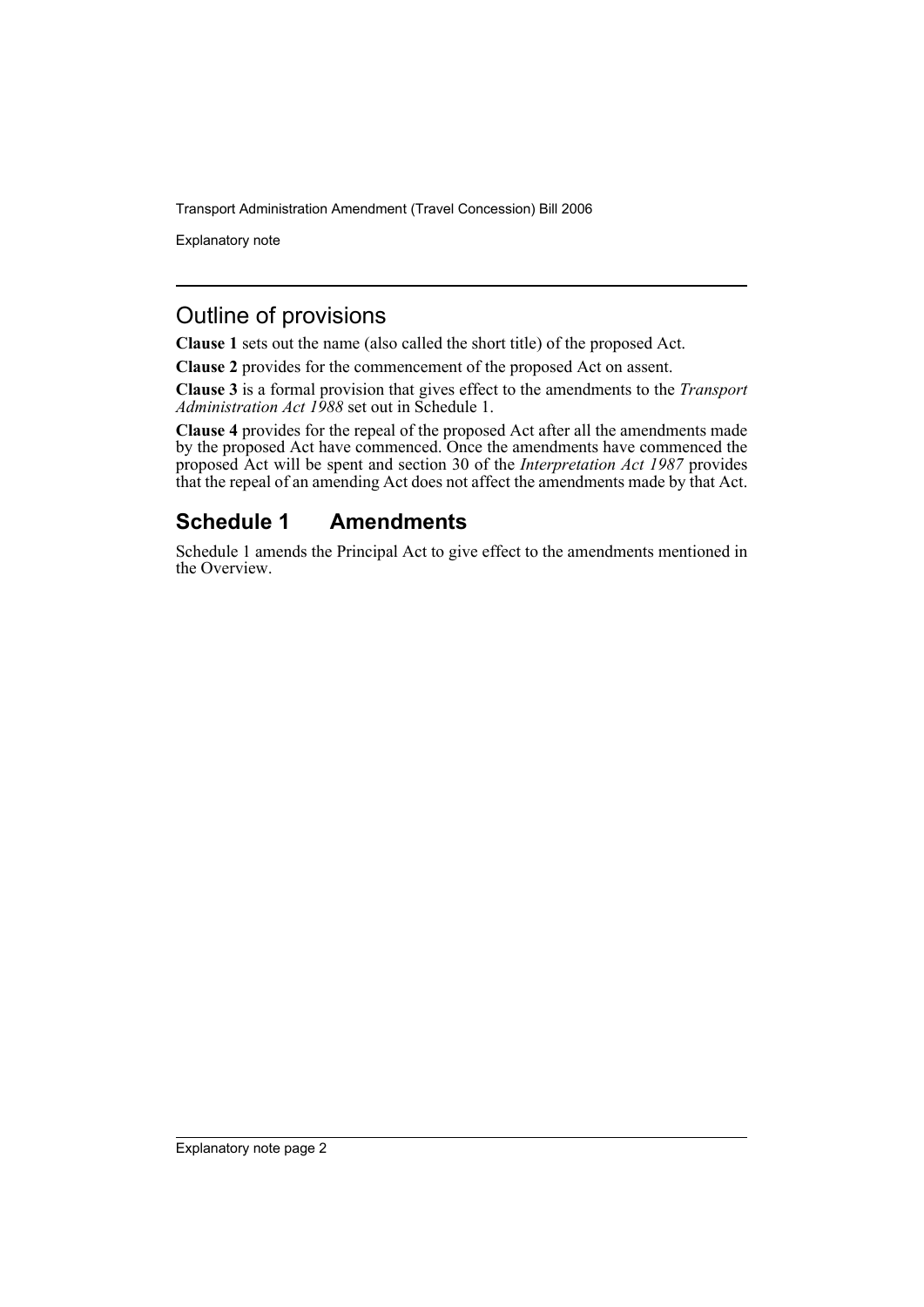First print



New South Wales

# **Transport Administration Amendment (Travel Concession) Bill 2006**

## **Contents**

|                                                       | Page          |
|-------------------------------------------------------|---------------|
| Name of Act                                           |               |
| Commencement                                          |               |
| Amendment of Transport Administration Act 1988 No 109 | $\mathcal{P}$ |
| Repeal of Act                                         |               |
| Schedule 1 Amendments                                 |               |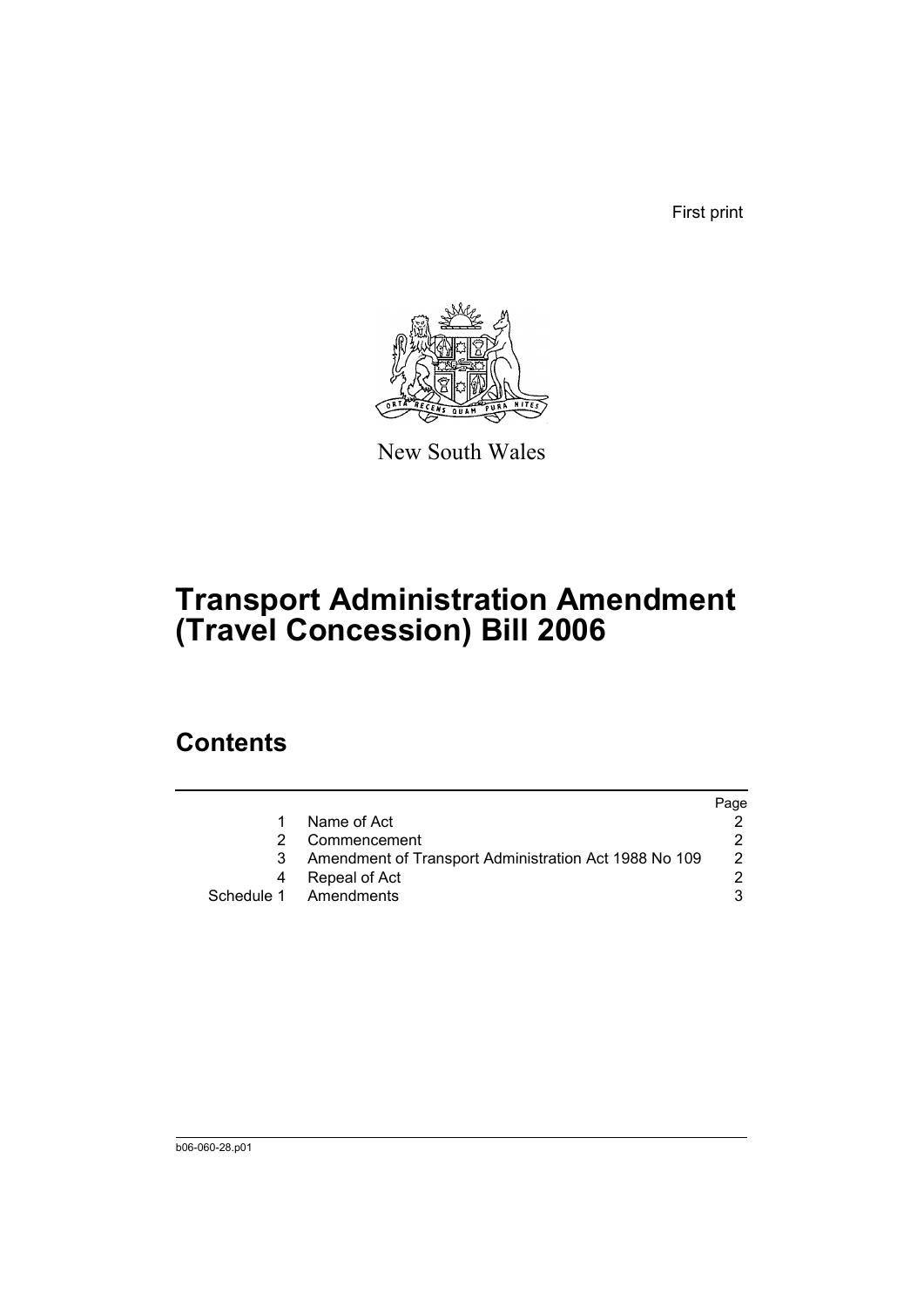Contents

Page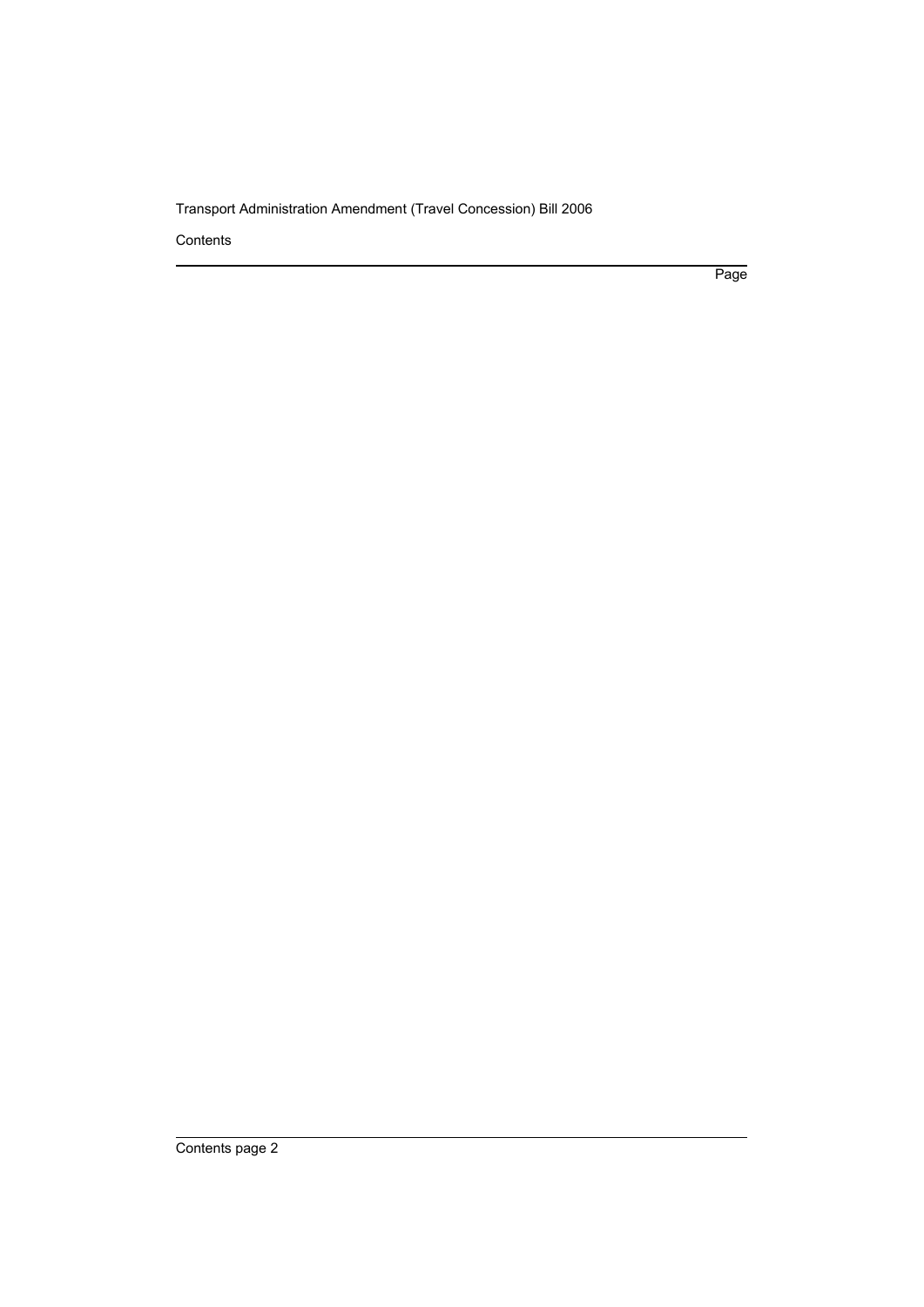

New South Wales

# **Transport Administration Amendment (Travel Concession) Bill 2006**

No , 2006

#### **A Bill for**

An Act to amend the *Transport Administration Act 1988* with respect to travel concessions.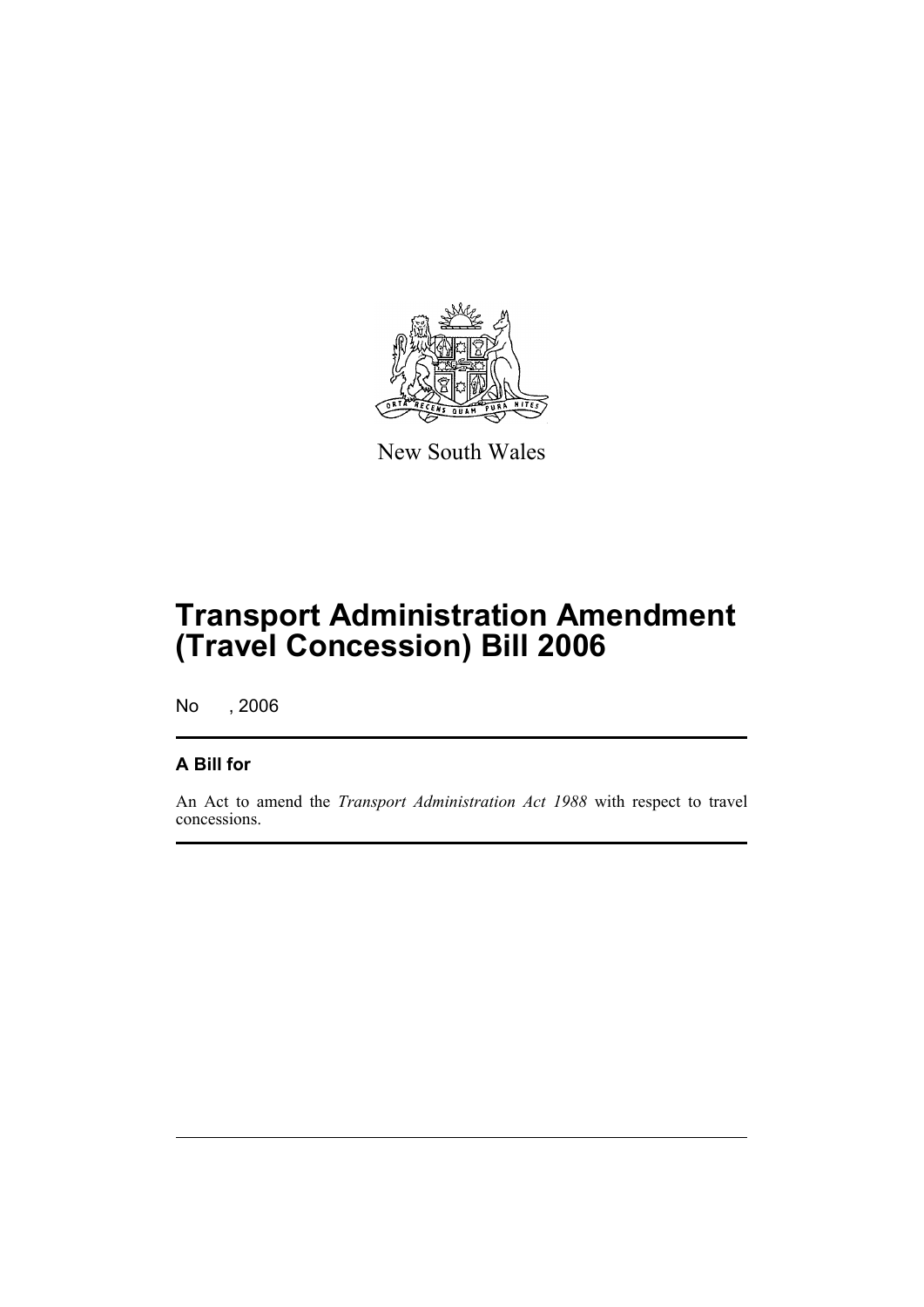<span id="page-5-3"></span><span id="page-5-2"></span><span id="page-5-1"></span><span id="page-5-0"></span>

|              |                                                       | The Legislature of New South Wales enacts:                                                                                                                | 1                   |
|--------------|-------------------------------------------------------|-----------------------------------------------------------------------------------------------------------------------------------------------------------|---------------------|
| 1            |                                                       | Name of Act                                                                                                                                               | 2                   |
|              |                                                       | This Act is the <i>Transport Administration Amendment (Travel</i><br>Concession) Act 2006.                                                                | 3<br>$\overline{4}$ |
| $\mathbf{2}$ |                                                       | <b>Commencement</b>                                                                                                                                       | 5                   |
|              |                                                       | This Act commences on the date of assent.                                                                                                                 | 6                   |
| 3            | Amendment of Transport Administration Act 1988 No 109 |                                                                                                                                                           | 7                   |
|              |                                                       | The <i>Transport Administration Act 1988</i> is amended as set out in<br>Schedule 1.                                                                      | 8<br>9              |
| 4            |                                                       | <b>Repeal of Act</b>                                                                                                                                      | 10                  |
|              | (1)                                                   | This Act is repealed on the day following the day on which this Act<br>commences.                                                                         | 11<br>12            |
|              | (2)                                                   | The repeal of this Act does not, because of the operation of section 30<br>of the <i>Interpretation Act 1987</i> , affect any amendment made by this Act. | 13<br>14            |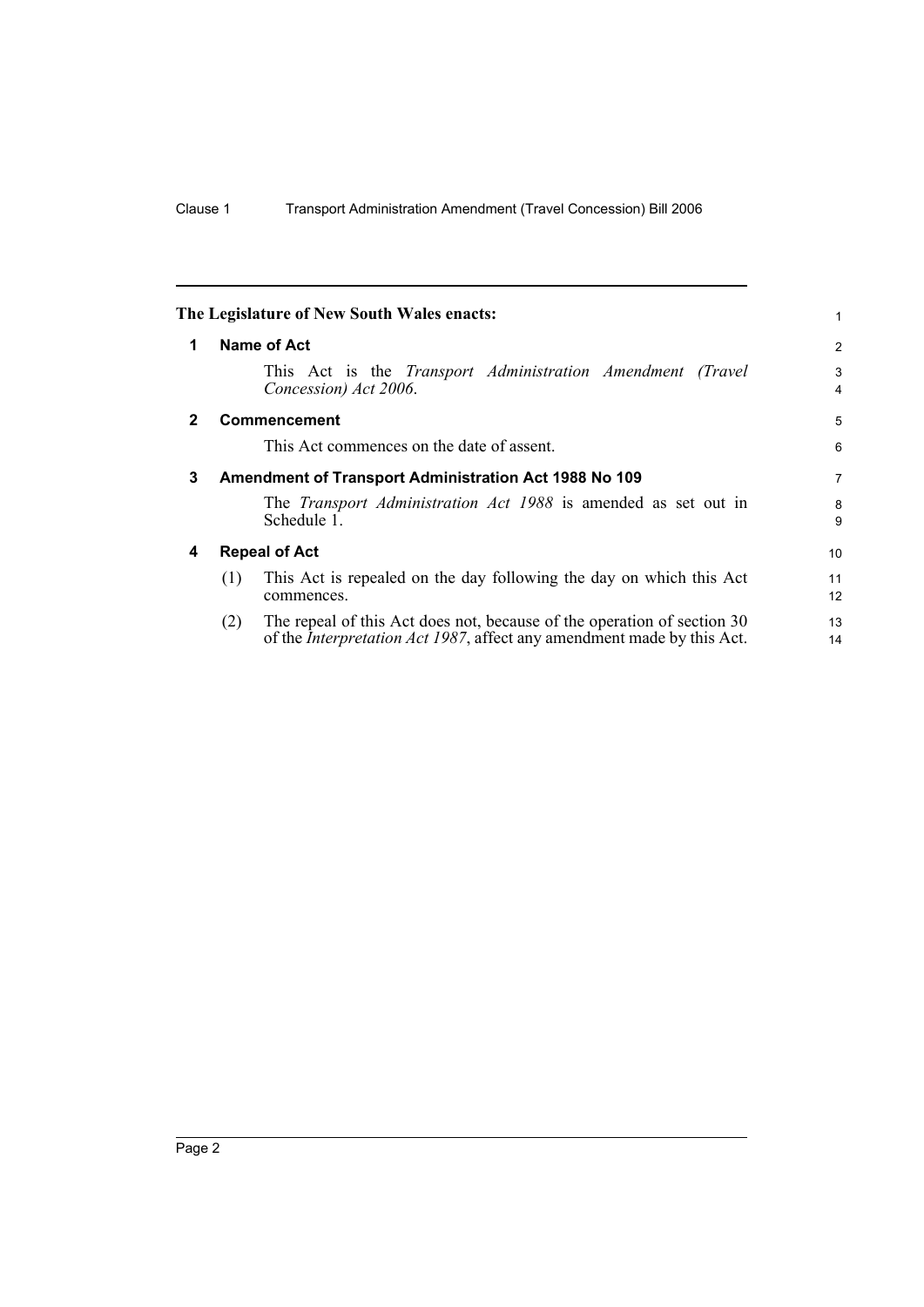Amendments Schedule 1

(Section 3)

1

2

### <span id="page-6-0"></span>**Schedule 1 Amendments**

| [1]   |                                                                             | Section 39 Government subsidised travel schemes                                                                                                                                                                                                                                                                                            | 3                                             |  |  |
|-------|-----------------------------------------------------------------------------|--------------------------------------------------------------------------------------------------------------------------------------------------------------------------------------------------------------------------------------------------------------------------------------------------------------------------------------------|-----------------------------------------------|--|--|
|       | Insert after section $39(1)$ :                                              |                                                                                                                                                                                                                                                                                                                                            |                                               |  |  |
|       | (1A)                                                                        | If the regulations so provide, persons of a class prescribed by the<br>regulations are not entitled to subsidised travel under any such<br>scheme. This subsection applies despite any approval or direction<br>of the Minister or the Anti-Discrimination Act 1977.                                                                       | $\mathbf 5$<br>$\,6\,$<br>$\overline{7}$<br>8 |  |  |
| [2]   |                                                                             | Section 88 Free or subsidised railway, bus or ferry travel                                                                                                                                                                                                                                                                                 | 9                                             |  |  |
|       | Insert after section $88(3)$ :                                              |                                                                                                                                                                                                                                                                                                                                            |                                               |  |  |
|       | (3A)                                                                        | If the regulations so provide, persons of a class prescribed by the<br>regulations are not entitled to be issued with a free travel pass or<br>a concessional travel pass under this section. This subsection<br>applies despite any determination or direction of the Minister or<br>of an Authority or the Anti-Discrimination Act 1977. | 11<br>12<br>13<br>14<br>15                    |  |  |
| $[3]$ |                                                                             | Schedule 7 Savings, transitional and other provisions                                                                                                                                                                                                                                                                                      | 16                                            |  |  |
|       | Insert at the end of clause $2(1)$ :                                        |                                                                                                                                                                                                                                                                                                                                            |                                               |  |  |
|       |                                                                             | Transport Administration Amendment (Travel Concession)<br>$Act\,2006$                                                                                                                                                                                                                                                                      | 18<br>19                                      |  |  |
| [4]   | <b>Schedule 7</b>                                                           |                                                                                                                                                                                                                                                                                                                                            |                                               |  |  |
|       | Insert at the end of the Schedule with appropriate Part and clause numbers: |                                                                                                                                                                                                                                                                                                                                            |                                               |  |  |
|       | <b>Part</b>                                                                 | Provisions consequent on enactment of<br><b>Transport Administration Amendment</b><br><b>(Travel Concession) Act 2006</b>                                                                                                                                                                                                                  | 22<br>23<br>24                                |  |  |
|       | Student travel passes-transitional provision                                |                                                                                                                                                                                                                                                                                                                                            |                                               |  |  |
|       | (1)                                                                         | Until the regulations otherwise provide, full fee paying overseas<br>students:                                                                                                                                                                                                                                                             | 26<br>27                                      |  |  |
|       |                                                                             | (a)<br>are not entitled to be issued with a concessional travel pass<br>(as referred to in section 88) of a kind that is available only<br>to persons who are students at tertiary educational<br>institutions, and                                                                                                                        | 28<br>29<br>30<br>31                          |  |  |
|       |                                                                             | are not entitled to the benefit of concessional travel in<br>(b)<br>circumstances where only a person who is entitled to be<br>issued with such a pass is entitled to that benefit.                                                                                                                                                        | 32<br>33<br>34                                |  |  |